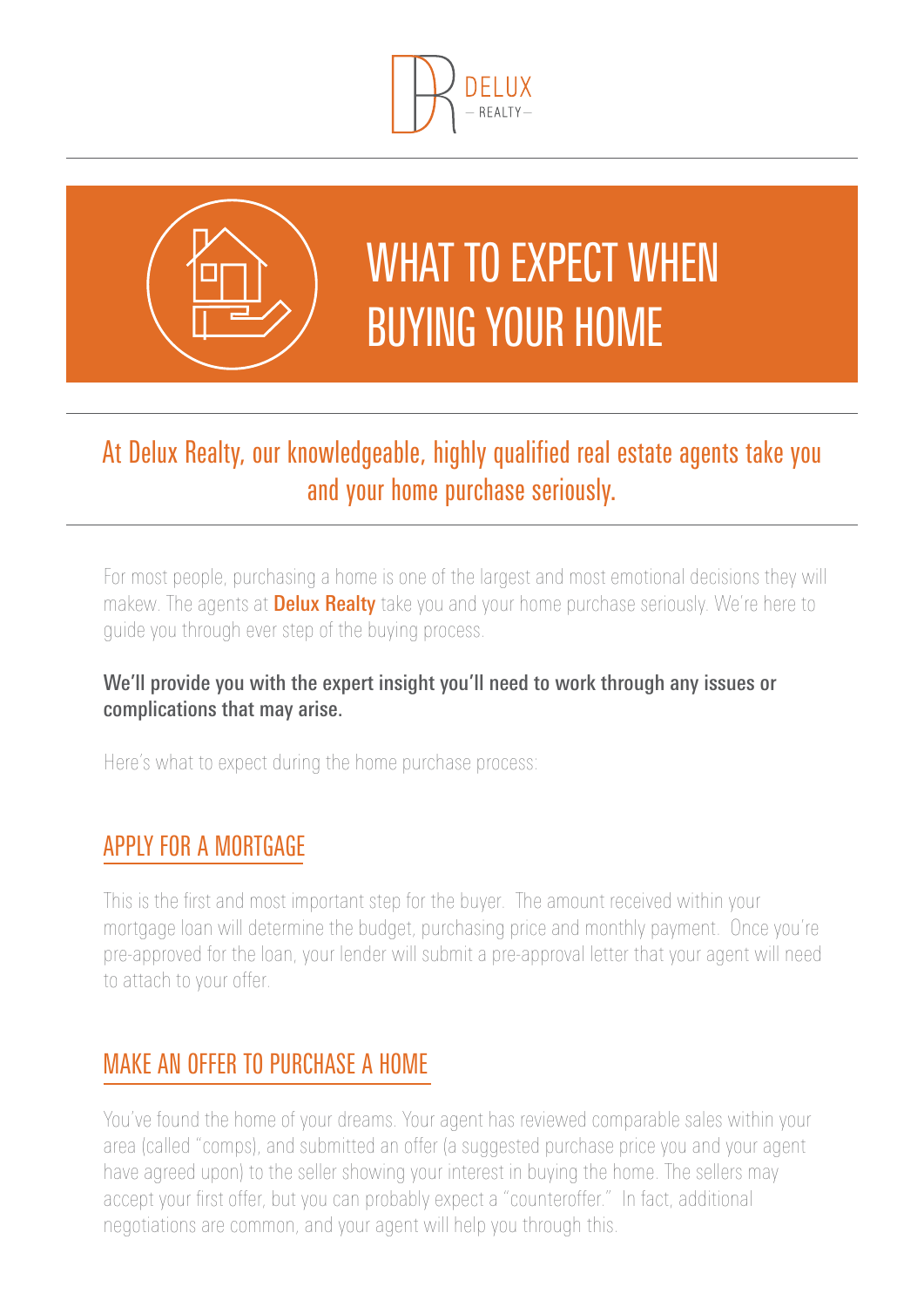## The sellers accept your offer

It's almost yours. Once both parties (you and the seller) have agreed on the purchase price and the terms, you will have reached what is known as "mutual acceptance" and both parties sign the purchase contract. This is the date that the contract is "executed."

## YOU PUT UP "EARNEST MONEY"

To solidify your intent to buy, you'll place a deposit, or earnest money, on the property. The amount varies, but is generally at least one percent of the purchase price. You'll write the check to the escrow company, not the seller. Note: This money counts toward your down payment later and, like the name implies, demonstrates your earnestness in wanting the home.

#### "Escrow" opens

The earnest money deposit goes into an escrow account, where all funds will be held until closing. This is to pay for expenses related to your purchase, like homeowner's insurance and property taxes. These funds are then distributed to the appropriate parties your (lender, mortgage broker, etc.).

#### Your lender arranges for an appraisal

Your lender will send a certified and licensed appraiser to your future home to appraise the property value. It needs to be equal or higher than the purchase price or (Note: what happens if it isn't equal or higher than the purchase price?)

### THE TITLE COMPANY "CLEARS TITLE"

A title company searches for liens or other potential issues, ensuring there is no question as to legal ownership of the home. When they have verified there are no issues, they will transfer a "clear and insured title" to you, the buyer.

#### The home will be inspected

You will hire an inspector during the "option period" listed on the contract (typically